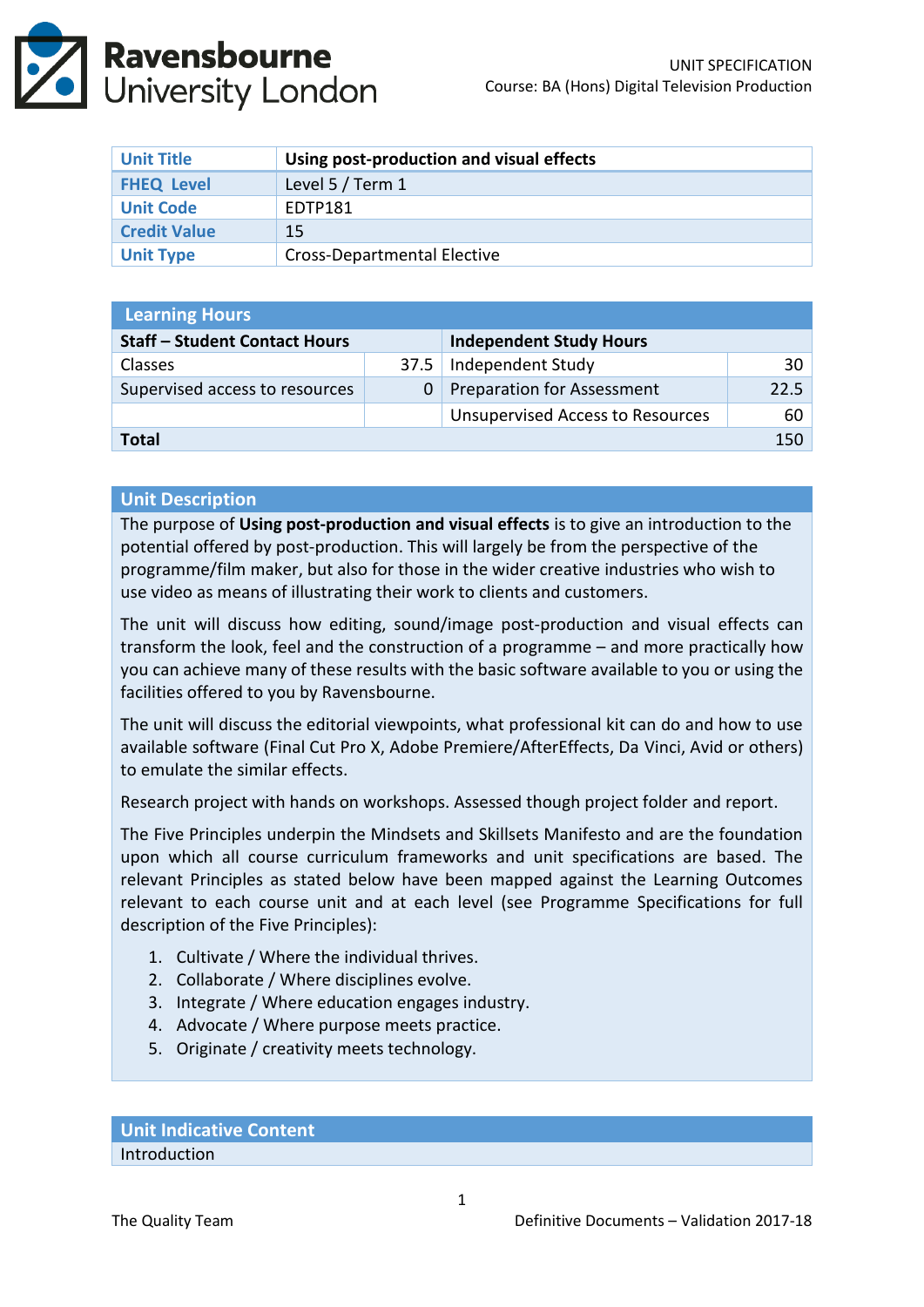- Vocabulary of editing and post-production
- Digital production and post-production workflows
- What can be achieved: the history of the post-production and visual effects sector.
- Editing as the craft, software as the tool.
- Working as an editor and with and editor. Client-editor relationships
- $\bullet$  How to use the basic editing software plus the facilities in each.

Understanding the basics of the technology

- Post production hardware and software. What professional hardware/software can do - and how to emulate it within the software you have available. Comparing capabilities and limits of different software available.
- Formats, compression, SD, HD and Ultra HD
- Online, quality control and delivery.
- Monitoring quality (what waveforms scopes mean and software equivalents).
- Colour correction and grading.
- Compositing.

Post-production for sound:

• Sound design, sound effects, foley, ADR and dubbing

Workshops/demos on:

- Demos of Ravensbourne's sound post production suite, online edit suites, grading suite and other facilities.
- Editing craft and software and other facilities within the program.
- Introduction to 2D compositing/AfterEffects
- Introduction to soundtrack design and using video editing software for sound.

## **Unit Aims**

Introduce the role and potential of post-production in programme making.

Critical approach to appropriate uses of software and effects in programme making.

Understand the options available for post-production and visual effects within available software, Ravensbourne facilities and the wider post-production industry.

Evidence of research for the generation of concepts that lead to project work

# **Unit Learning Outcomes**

*(to be selected from the Mini Manual)*

**LO4 (Pre) Production -** Employ relevant knowledge of production skills alongside a grasp of the creative potential of a selection of processes, materials and methods that inform creative and academic practice.

**LO5 Presentation /Storytelling for Influence -** Select and employ effective methods of presentation and communication of projects in considering the audience/client and the purpose of the work, whether in visual, oral or written form.

**LO6 Critical and creative mindsets -** Analyse conceptions of diverse practice and use this to inform a course of action